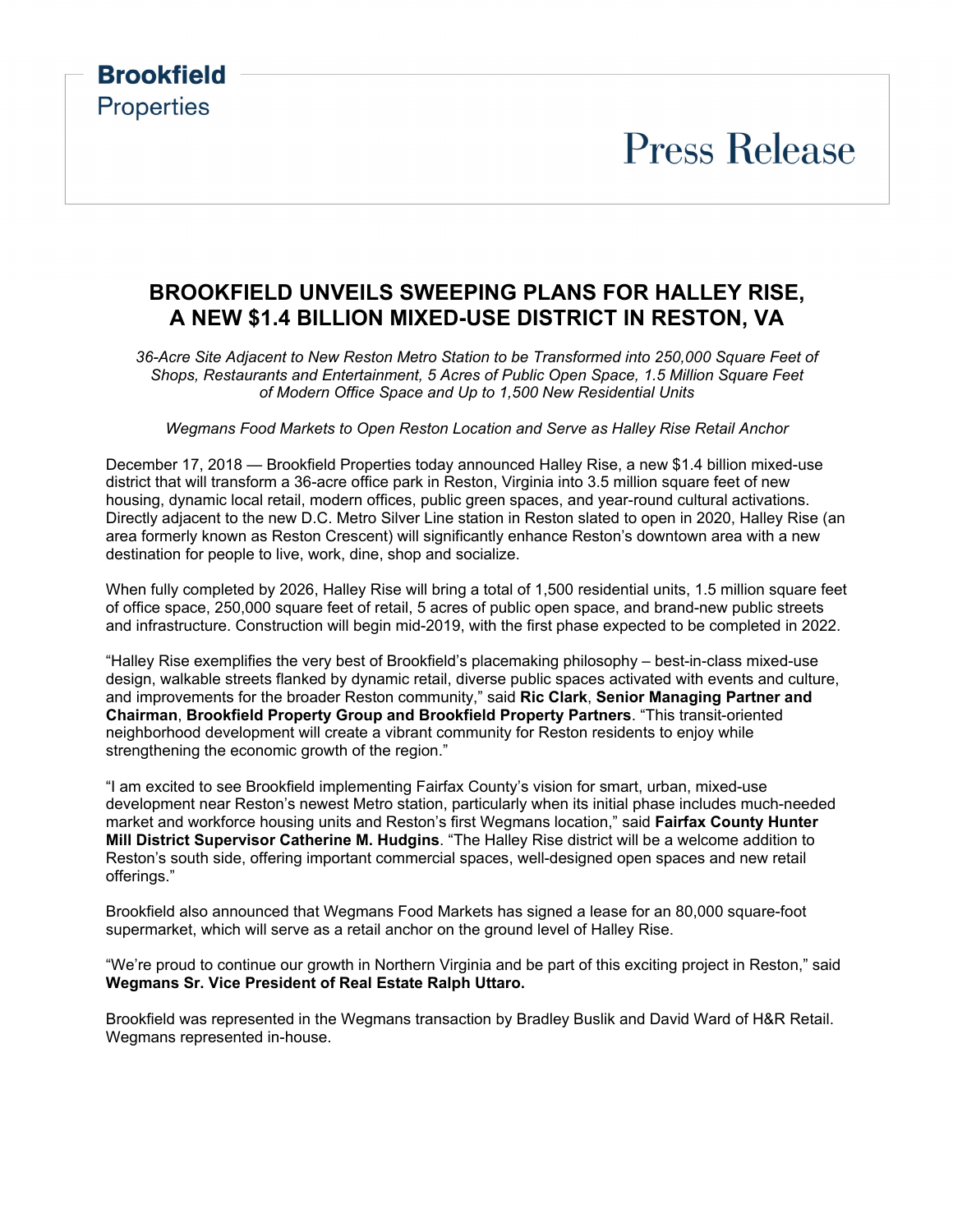## **Brookfield Properties**

## **Press Release**

Construction at Halley Rise is set to begin mid-2019. The first phase is expected to be completed in 2022, and will include 640 residential units, 450,000 square feet of office space, 200,000 square feet of retail and two new parks.

#### **Halley Rise Summary:**

- **Retail Amenities and Public Open Space:** Twenty percent of the site will be dedicated to public open space, including three parks activated with arts and cultural programming curated by Arts Brookfield, Brookfield's global award-winning arts and entertainment program and one of the largest privately-funded arts programs in the world. In addition to Wegmans, Halley Rise will offer a variety of culinary concepts, entertainment, fitness, and more for residents and visitors. In total, 20 to 30 retailers will fill 250,000 square feet of space, bringing new and dynamic retail amenities south of the toll road.
- **Housing and Innovative Office Space for a Growing Reston and Region:** Halley Rise will build on the existing success of the office portfolio at the site, bringing 1.5 million square feet of new office spaces designed to support a diversity of companies, including creative loft-style offices and corporate spaces. With 1,500 new residential units, Halley Rise will create a new live-work community with much-needed new housing stock, including condos and apartments, with 15 percent of units committed to the affordable Workforce Dwelling Unit program.
- **Community Investments:** Halley Rise will bring new public streets and infrastructure improvements to improve transit circulation and help reduce congestion in the broader community. Additional improvements include a new off-site athletic facility, a mile of new sewer lines, new offsite traffic signals, and electric vehicle charging stations. The project is expected to provide space for 8,700 permanent jobs.
- **Direct Access to the Metro and Dulles International Airport:** Brookfield is strategically building housing and offices near the new Reston Town Center Metro station to accommodate northern Virginia's growing population in a walkable, convenient community. Located just a 2 minute walk from Halley Rise, the new Reston Town Center Metro Station will anchor the new district and reduce reliance on cars. Travel time will be approximately 10 minutes to Dulles International Airport, 15 minutes to Tysons Corner, Virginia and 40 minutes to central Washington, D.C.

Brookfield is a leader in placemaking, combining modern office space, luxury residences, innovative retail and dining amenities, and active public spaces, with high-end design and advanced sustainability practices.

Brookfield is one of the most prominent commercial property owners in the greater D.C. metro area, with 40 properties totaling 9.8 million square feet.

To learn more about Halley Rise, visit www.halleyrise.com.